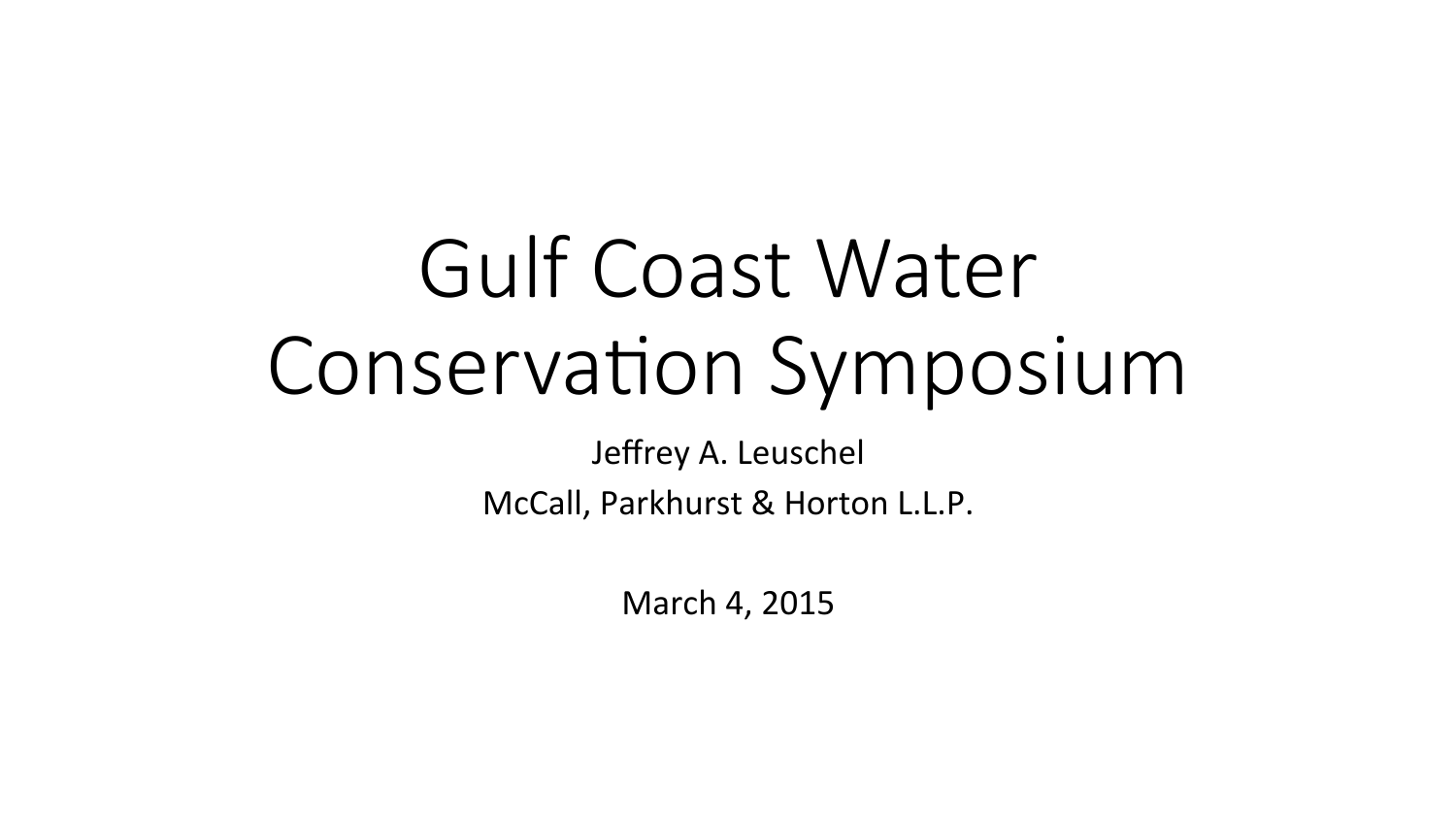# Subchapter G, Chapter 15, Texas Water Code

This subchapter governs the administration of the State Water Implementation Fund for Texas (SWIFT)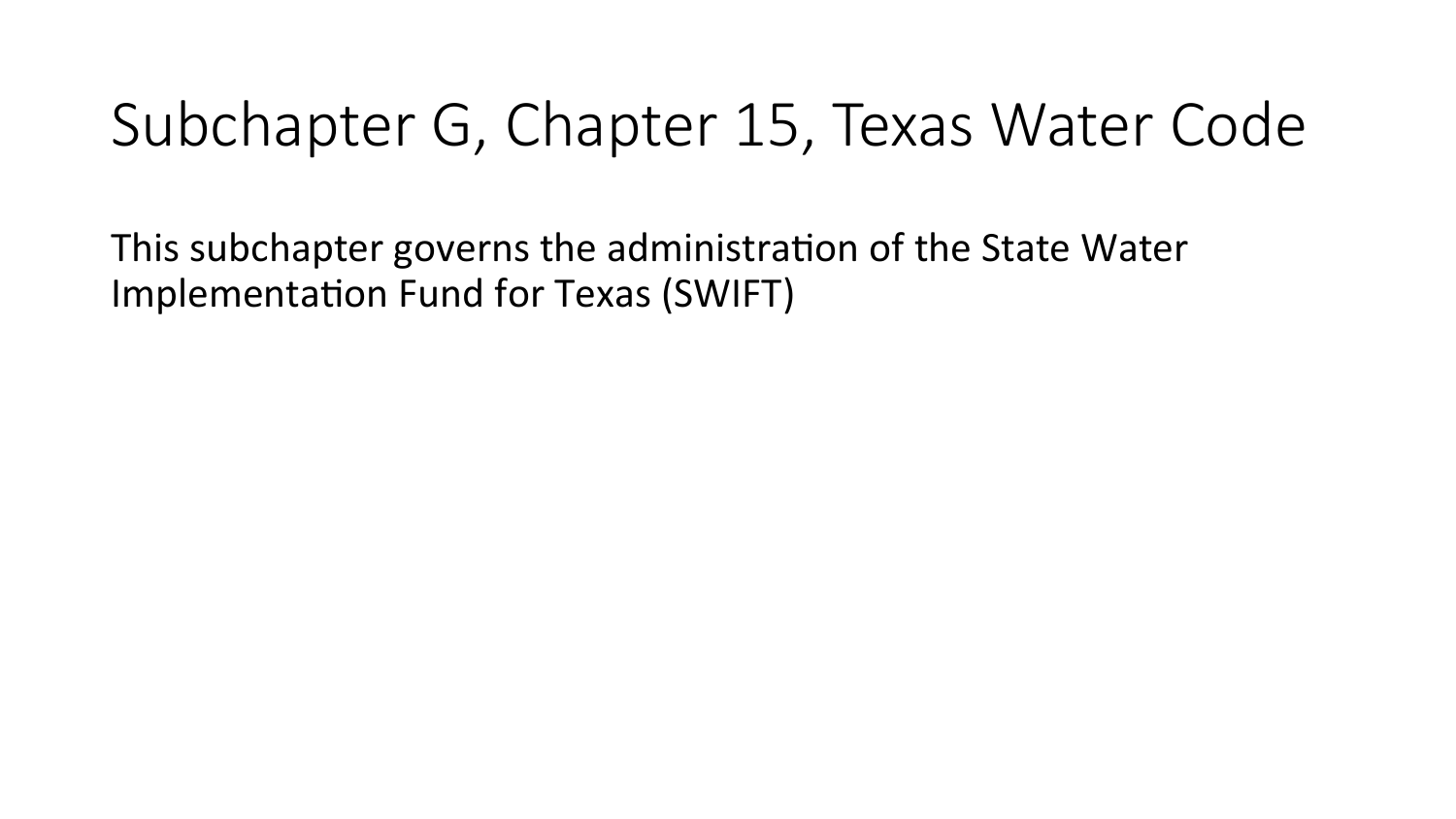# Subchapter H, Chapter 15, Texas Water Code

This subchapter governs the administration and authority to borrow for the benefit of the State Water Implementation Revenue Fund for Texas (SWIRFT)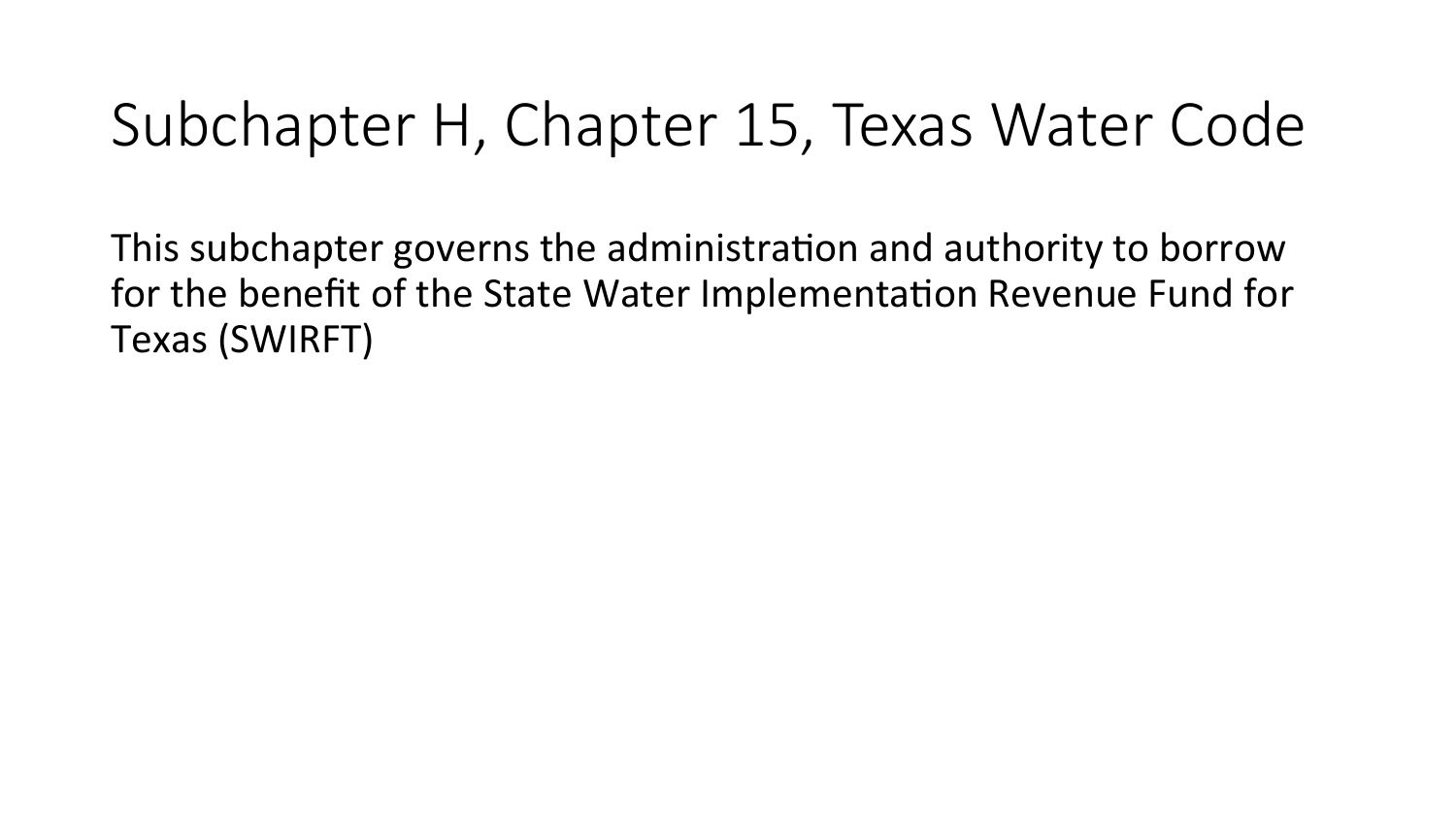### Chapter 183, Texas Natural Resources Code

This chapter provides for the ability to create Conservation Easements, which are a nonpossessory interest in real property that imposes limitations or affirmative obligations designed to protect natural resources 

A holder of a conservation easement may include a governmental body empowered to hold an interest in real property under the laws of Texas or the United States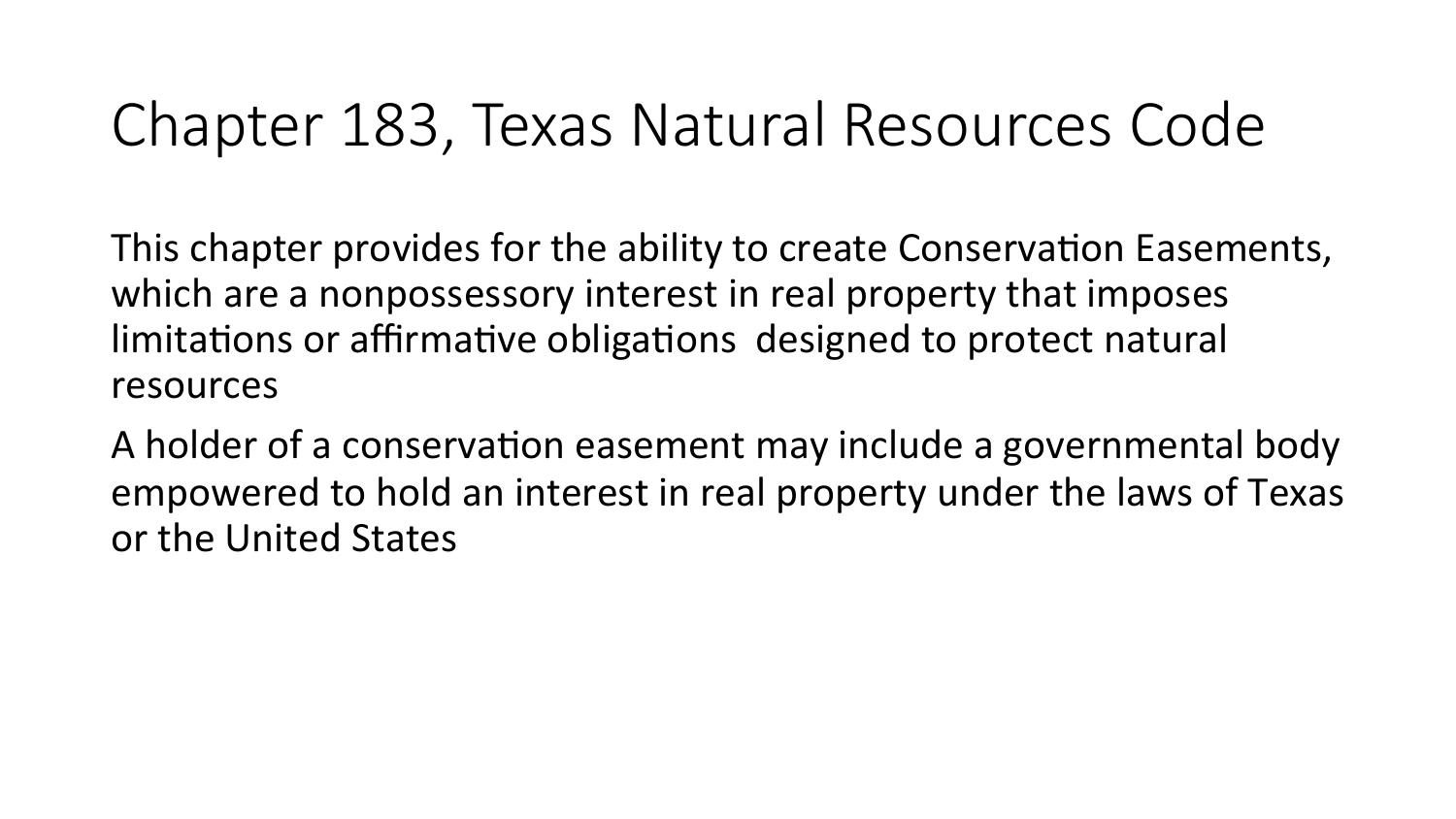# Section 271.045, Texas Local Government Code

Under Section 183.006, Natural Resources Code, a county may finance the acquisition of a conservation easement by the issuance of "certificates of obligation" under Section 271.045, Local Government Code, in the same manner as financing purchases of land and rights-ofway 

Certificates of obligation are public securities supported by ad valorem taxes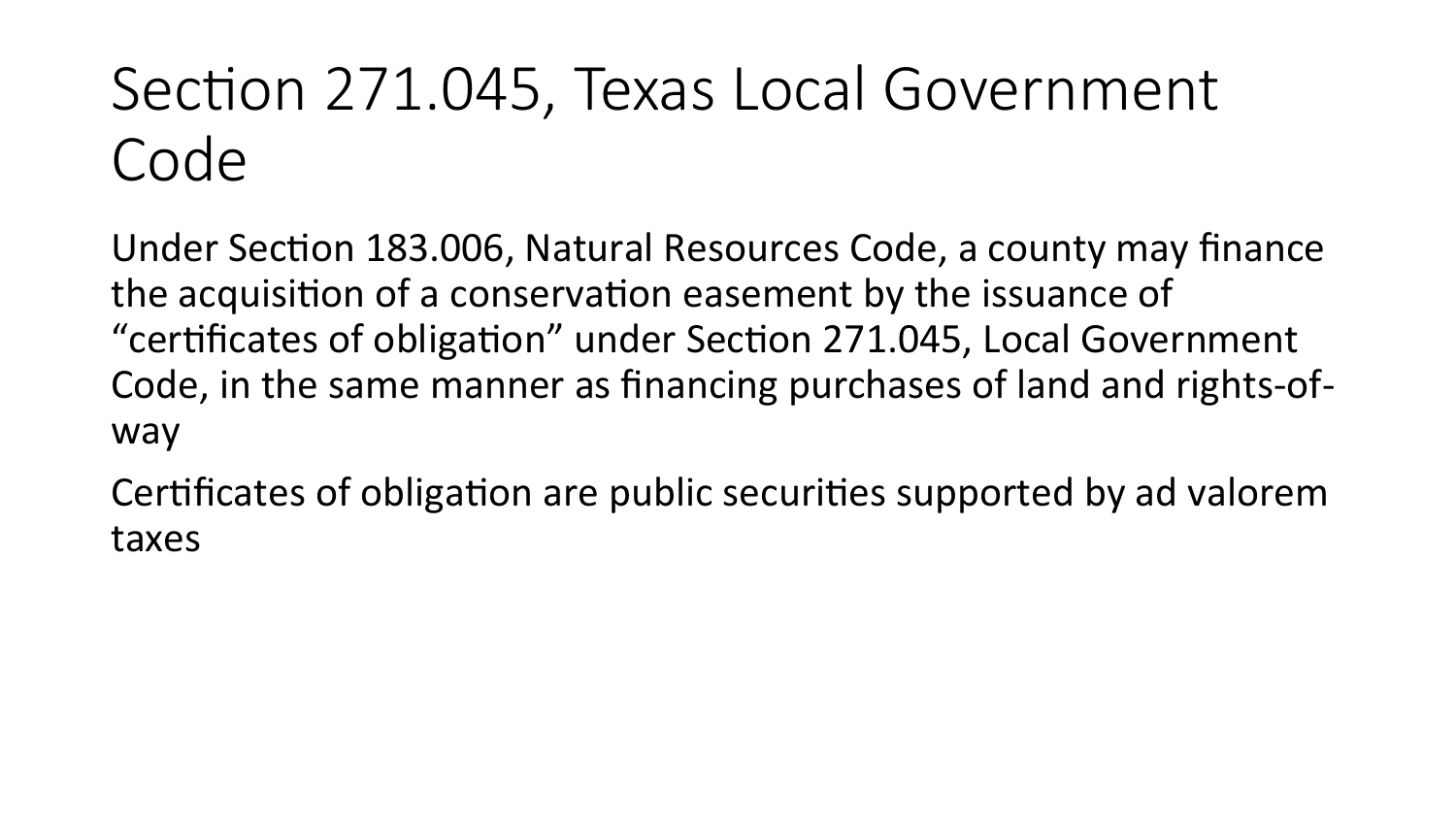# Chapter 1502, Texas Government Code

Under this Chapter, municipalities are granted the authority to own and operate utility systems, which include waterworks and sewer systems. 

Section 1502.002(a), Government Code, authorizes municipalities to acquire, purchase or maintain any property, and interests in property, with respect to a utility system.

Section 1502.051(a), Government Code, authorizes municipalities to issue public securities to acquire property for a utility system.